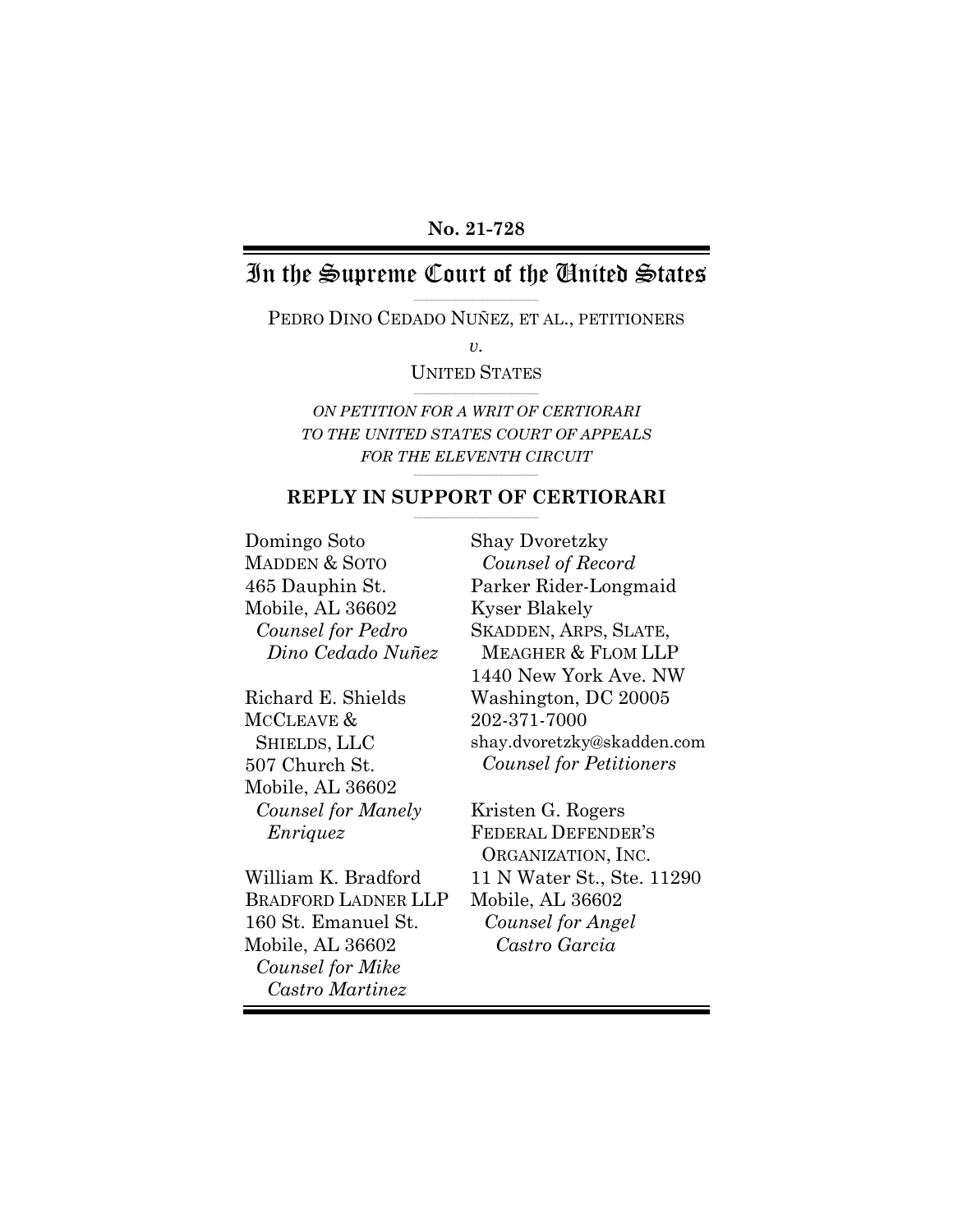# **TABLE OF CONTENTS**

| I. The circuits are split over how to interpret<br>the Maritime Drug Law Enforcement Act, |
|-------------------------------------------------------------------------------------------|
| and the split is outcome-determinative2                                                   |
| II. This case is an excellent vehicle for deciding                                        |
|                                                                                           |
|                                                                                           |
|                                                                                           |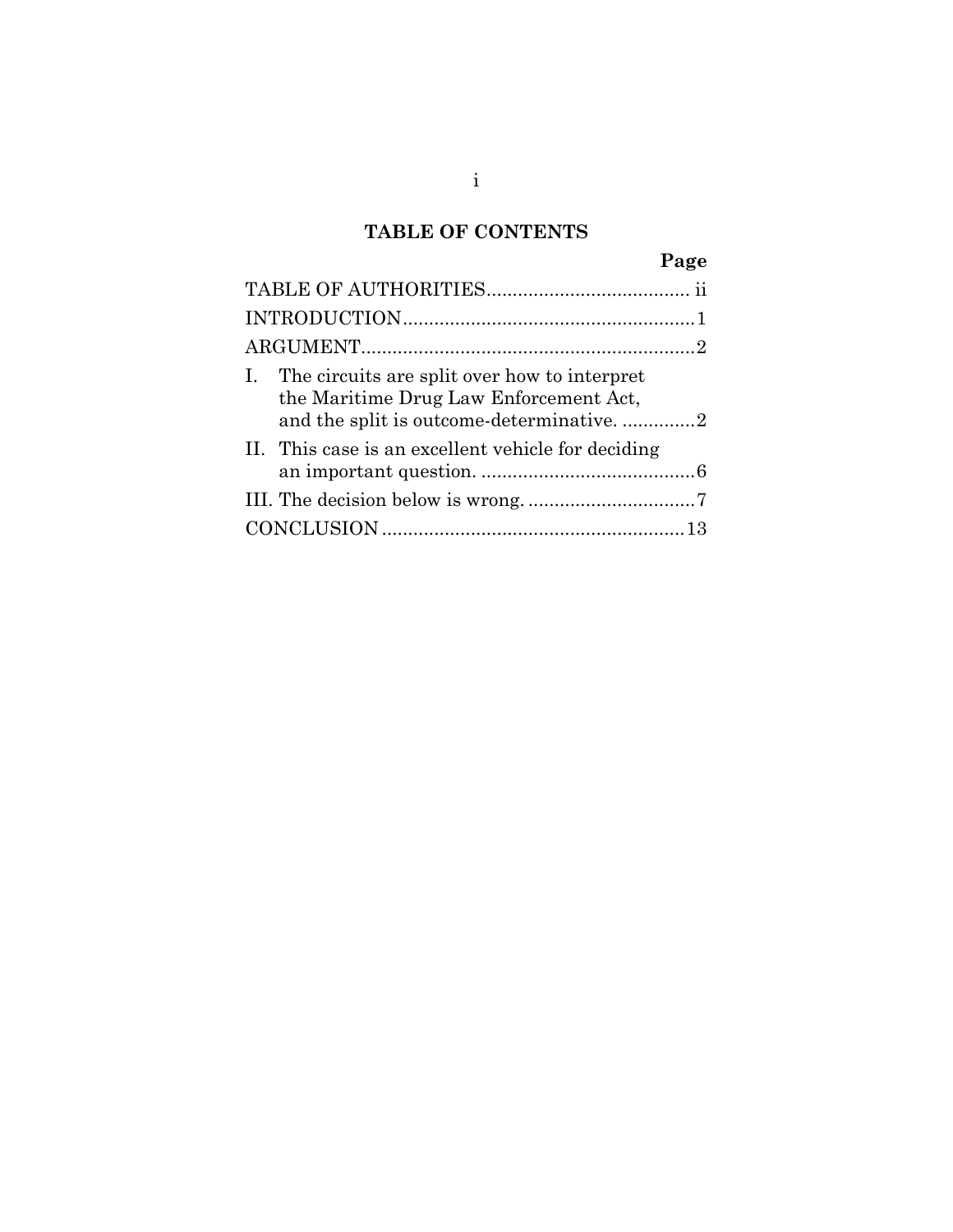# **TABLE OF AUTHORITIES**

# **Page(s)**

## <span id="page-2-0"></span>**CASES**

| Atkyns v. Burrows,                                                    |
|-----------------------------------------------------------------------|
| Chickasaw Nation v. United States,                                    |
| Facebook, Inc. v. Duguid,                                             |
| Gaffney v. Riverboat Services of Indiana, Inc.,                       |
| Morrison v. National Australia Bank Ltd.,                             |
| National Ass'n of Manufacturers v.<br>Department of Defense,          |
| Omni Capital International, Ltd. v.<br><i>Rudolf Wolff &amp; Co.,</i> |
| RJR Nabisco, Inc. v. European Community,                              |
| The George,                                                           |
| United States v. Matos-Luchi,                                         |
| United States v. Miranda.                                             |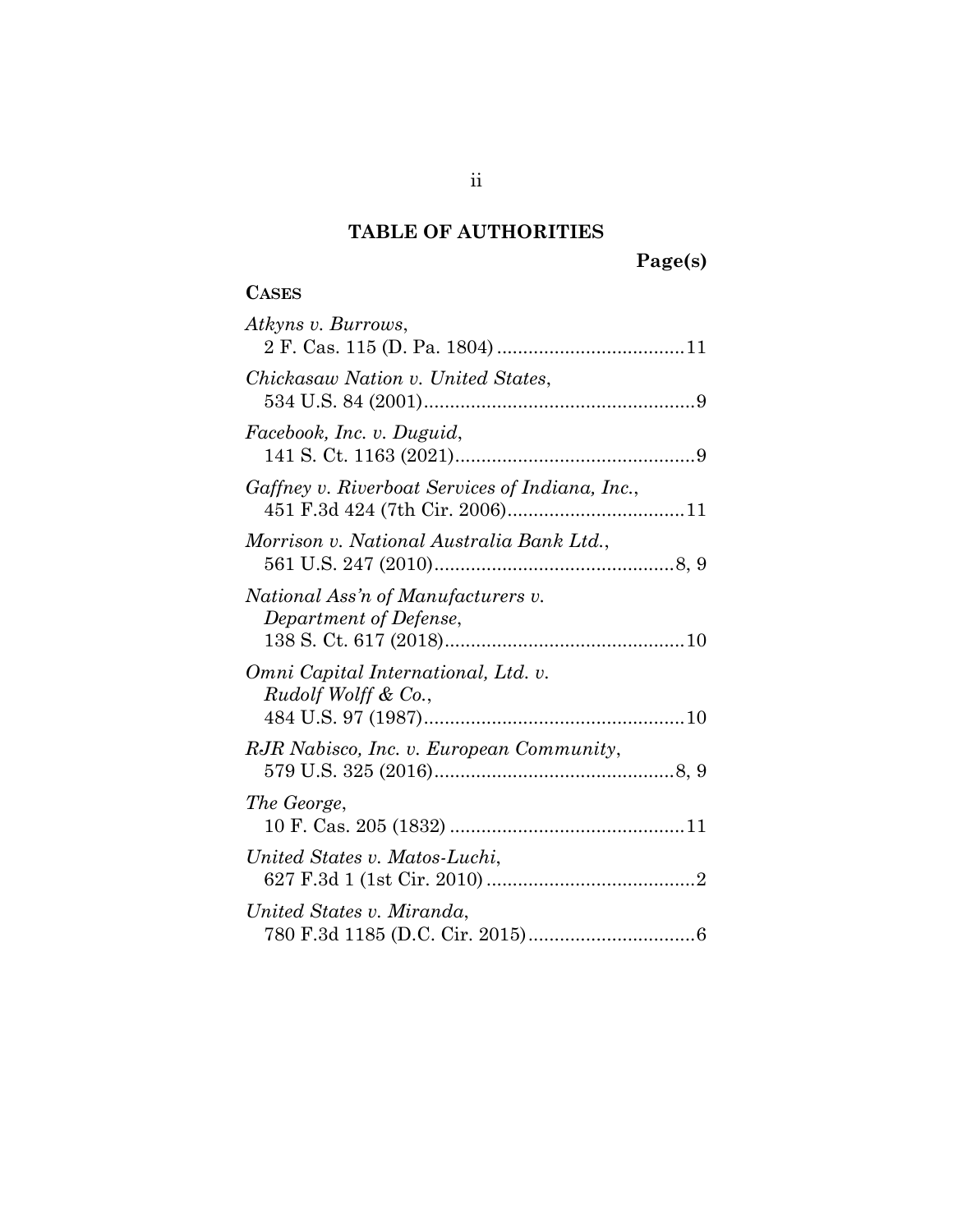# **TABLE OF AUTHORITIES** (continued)

Page(s)

| United States v. Prado,<br>933 F.3d 121 (2d Cir. 2019)  1, 2, 3, 4, |
|---------------------------------------------------------------------|
|                                                                     |
| United States v. Rosero,                                            |
| Wooden v. United States,                                            |
| <b>STATUTES</b>                                                     |
|                                                                     |
|                                                                     |
|                                                                     |
|                                                                     |
| 46 U.S.C. § 70502(d)(1)(B) 2, 4, 7, 8, 11, 12                       |
|                                                                     |
|                                                                     |
|                                                                     |
|                                                                     |
|                                                                     |
|                                                                     |
|                                                                     |
| <b>REGULATIONS</b>                                                  |
|                                                                     |
|                                                                     |

 $\rm iii$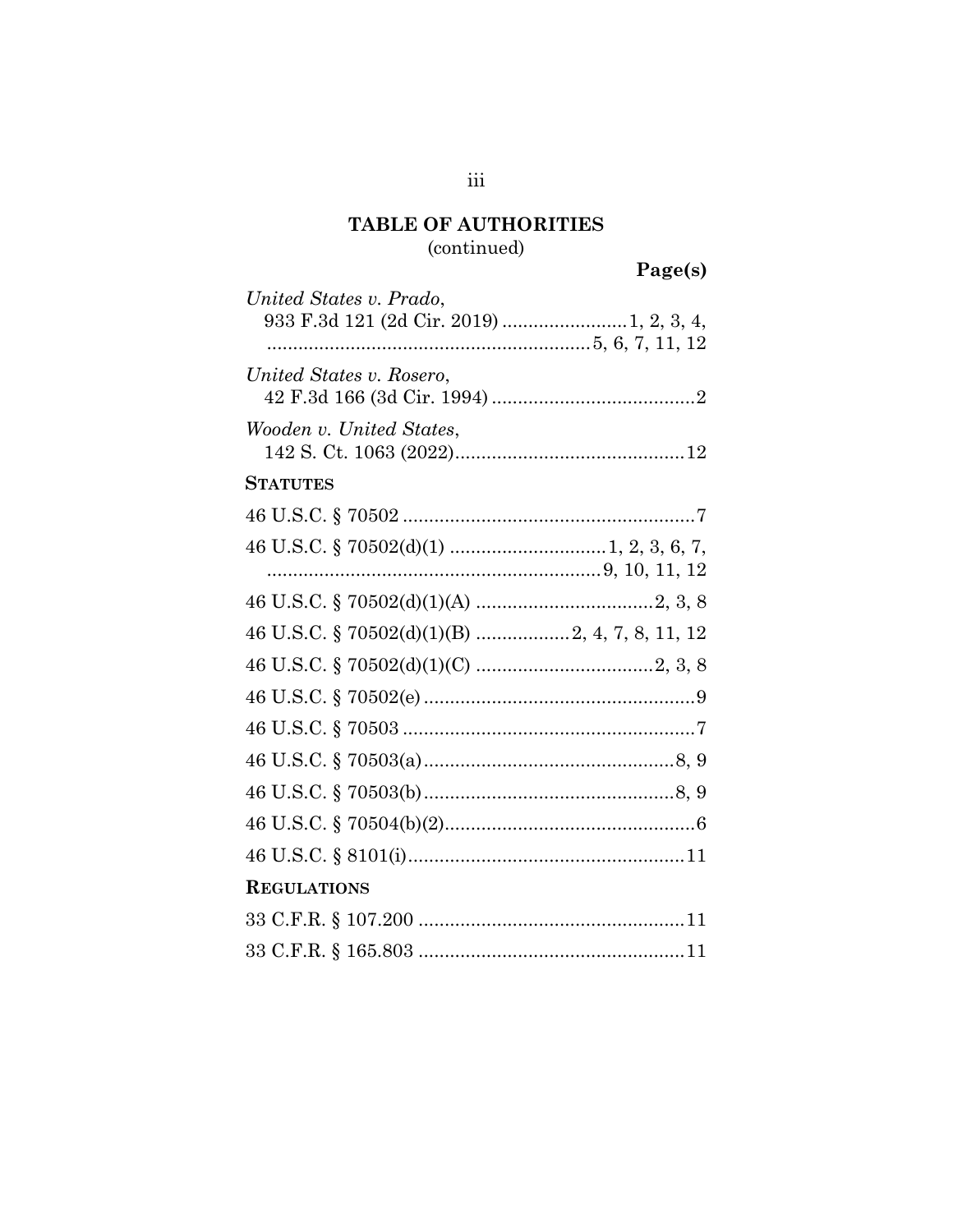# **TABLE OF AUTHORITIES**

(continued)

**Page(s)**

| U.S. Navy Regulations,                                        |
|---------------------------------------------------------------|
| <b>OTHER AUTHORITIES</b>                                      |
| Amy Coney Barrett,<br>Substantive Canons and Faithful Agency, |
| Antonin Scalia and Bryan Garner,                              |

iv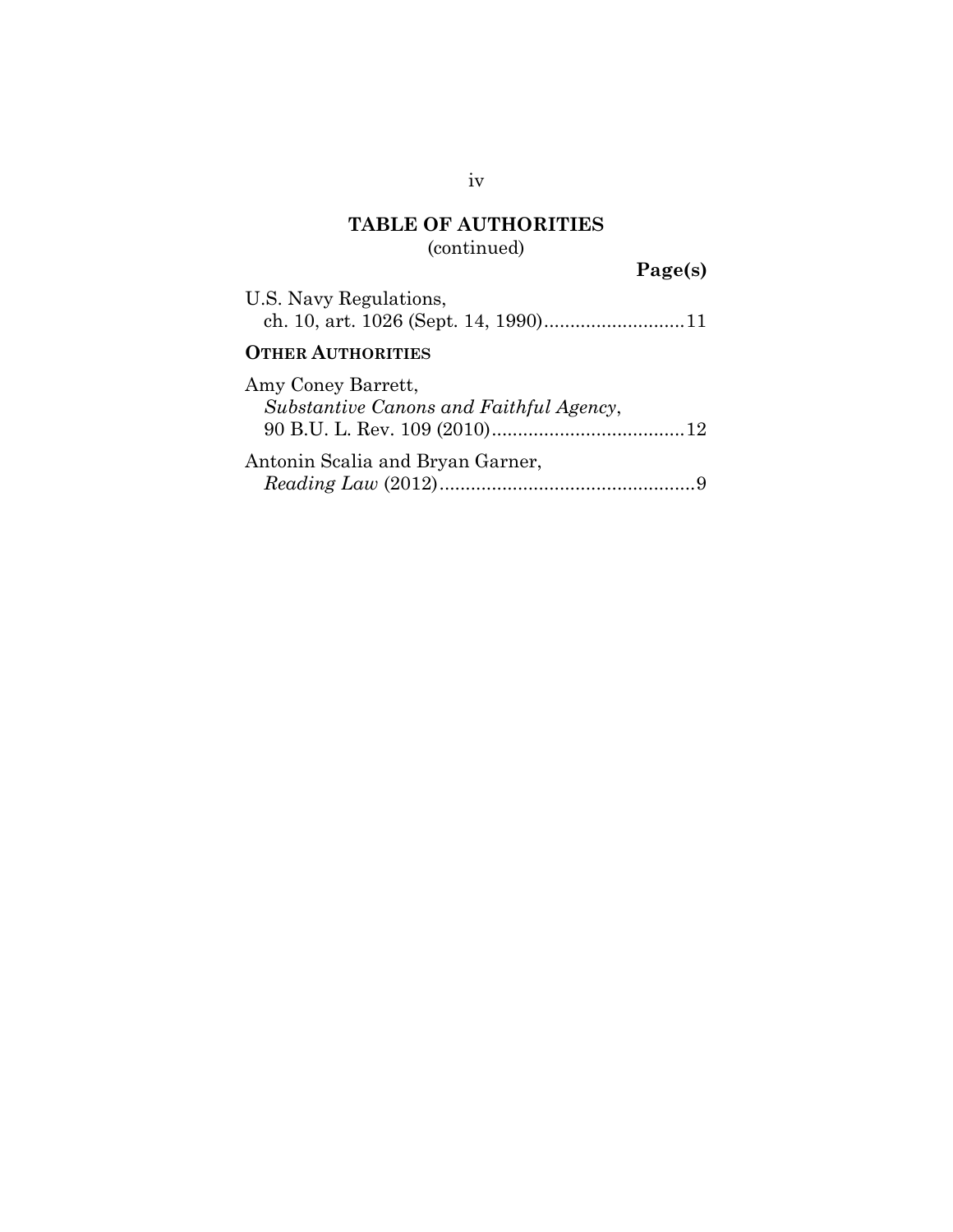### **INTRODUCTION**

<span id="page-5-0"></span>The circuits have split 1–3 over whether the three ways to identify "vessel[s] without nationality" under the Maritime Drug Law Enforcement Act (MDLEA), 46 U.S.C.  $\S 70502(d)(1)$ , are exhaustive. The issue is important, because the conflict undermines foreign policy choices and the uniform applicability of federal law beyond the Nation's borders. The issue is also ripe for review, because the government can pick its venue and it has no reason to go outside the three circuits that follow its preferred rule.

Rather than engage with these arguments, the government focuses on the merits. But the government's myopic fixation on the word "includes" misses the mark. The MDLEA's text, structure, and context, along with the presumption against extraterritoriality, prohibit courts from inferring unenumerated ways to identify stateless vessels. And the rule of lenity resolves any lingering ambiguity in Petitioners' favor.

What's more, arguing the merits doesn't negate the Eleventh Circuit's express disagreement with the Second Circuit's decision in *United States v. Prado*, 933 F.3d 121 (2d Cir. 2019). So the government tries to change the facts of Petitioners' case, distinguish *Prado* based on minutiae, and suggest that the Second Circuit could depart from *Prado*'s clear holding someday. Those arguments fail. The Eleventh Circuit put it best: *Prado* "consider[ed] a similar set of facts" but "reached the opposite conclusion." App. 17a. That's a clear, outcome-determinative split. Had Petitioners been prosecuted in the Second Circuit, the district court would have dismissed the prosecution. Only this Court can resolve the conflict.

The petition should be granted.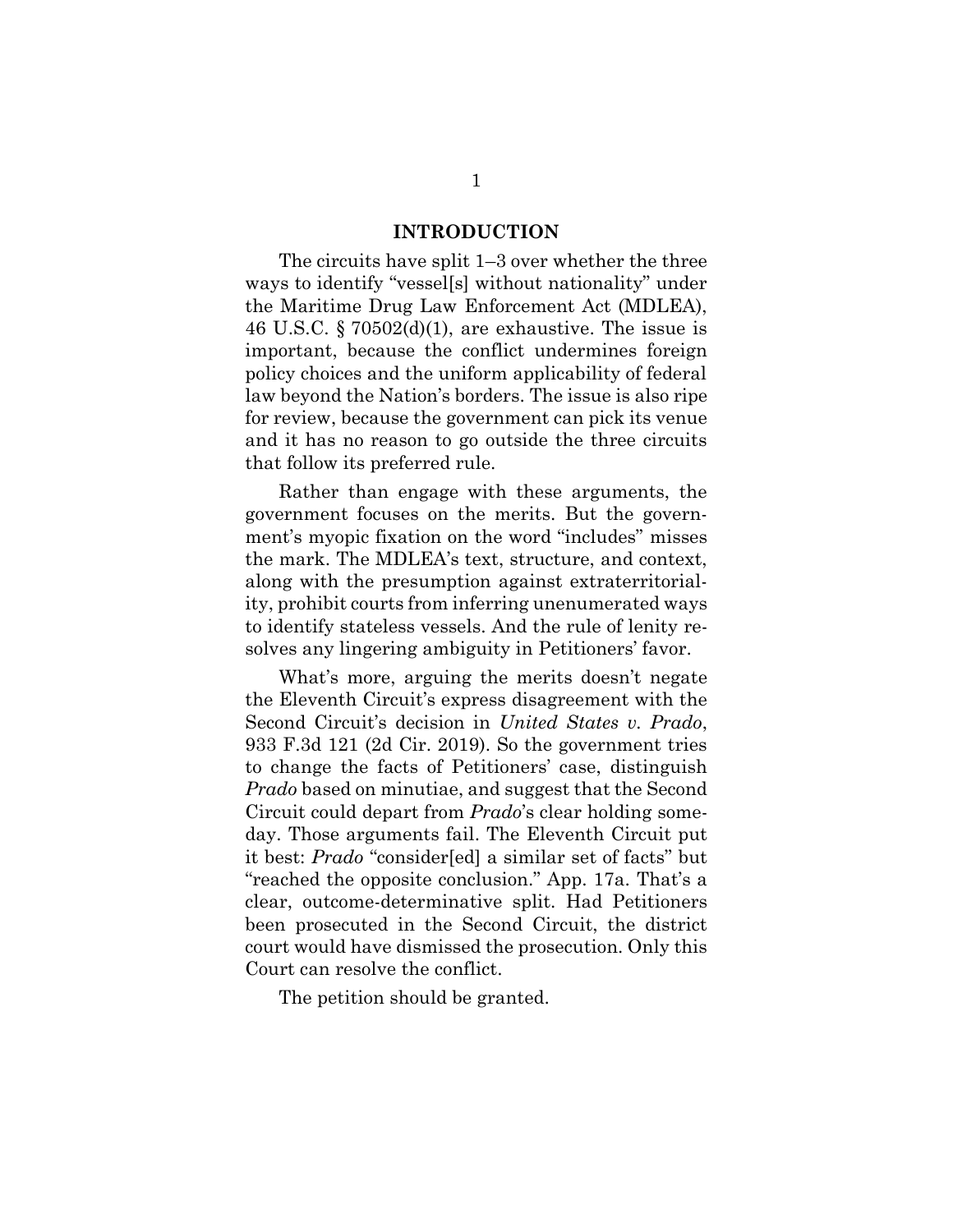### **ARGUMENT**

## <span id="page-6-1"></span><span id="page-6-0"></span>**I. The circuits are split over how to interpret the Maritime Drug Law Enforcement Act, and the split is outcome-determinative.**

**A.** As the Eleventh Circuit recognized, App. 17a, and the government does not dispute, *see* Opp. 9, 17, the circuits have split over whether 46 U.S.C. § 70502(d)(1) sets out an exhaustive list of ways to identify a stateless vessel. In the Second Circuit, the provision is exhaustive:  $\S 70502(d)(1)$  "offers three ways in which a vessel can be shown to be without nationality," and the government must "follow [those] statutorily prescribed steps" if it wants to establish statelessness. *Prado*, 933 F.3d at 129-32; Pet. 12-14. In the First, Third, and Eleventh Circuits, in contrast, "the three circumstances enumerated in section 70502(d)(1) provide only examples of when a vessel lacks nationality, not an exhaustive list." App. 11a; *United States v. Matos-Luchi*, 627 F.3d 1, 4 (1st Cir. 2010); *United States v. Rosero*, 42 F.3d 166, 169-70 (3d Cir. 1994); Pet. 15-20.

That disagreement is outcome-determinative. Here, the government "failed to follow the procedures by which statelessness can be established." *Prado*, 933 F.3d at 130. Petitioners made no claim of nationality or registry, so the government cannot establish statelessness under  $\S 70502(d)(1)(A)$  or (C). That leaves only  $\S 70502(d)(1)(B)$ , which requires the government to "request" a claim of nationality or registry. Because the Coast Guard made no "request," a district court in the Second Circuit would have dismissed the charges.

But the Eleventh Circuit, disagreeing with *Prado*, affirmed the convictions. App. 17a. In its view, the statutory procedures are merely "non-exhaustive …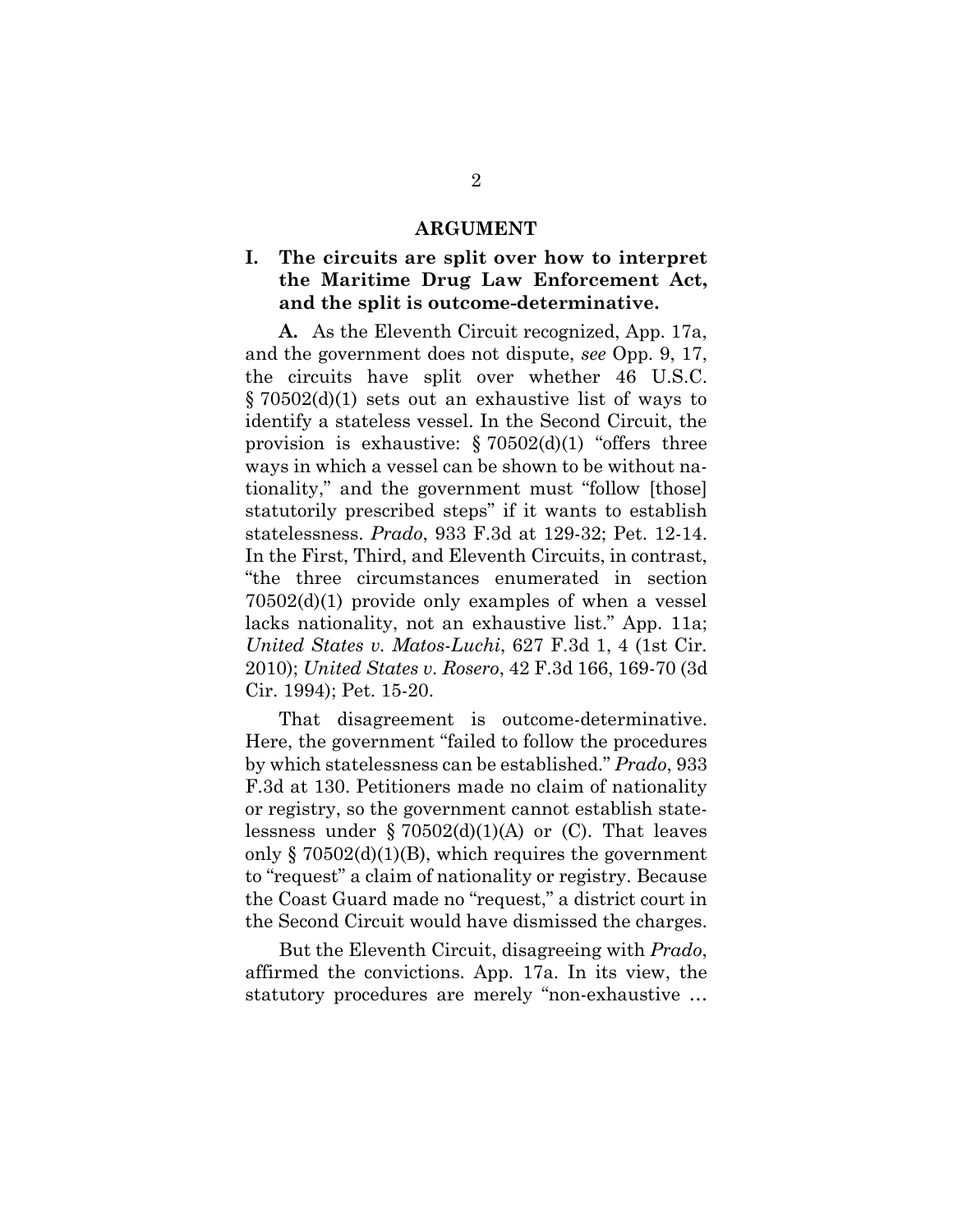examples," meaning the government could find some unenumerated way to show that Petitioners' vessel was stateless. App. 18a. Geography made all the difference.

**B.** The government downplays *Prado* based on immaterial minutiae.

**1.** The government claims that "*Prado* involved different facts" because "the officers 'destroyed the vessel without having secured a vessel identification number (or other means of identifying the vessel)." Opp. 9, 15 (quoting *Prado*, 933 F.3d at 130). More generally, the government says, the boat in *Prado* "might have contained information establishing its nationality," whereas Petitioners' boat didn't. Opp. 16. Those arguments are wrong for two reasons.

*First*, *Prado* didn't turn on the officers' failure to secure a vessel identification number or on the boat's destruction. Instead, as the Eleventh Circuit recognized, it turned on the officers' failure to request a claim of nationality or registry. *See Prado*, 933 F.3d at 130-31; App. 17a.

As the Second Circuit repeatedly emphasized, the government can establish statelessness under § 70502(d)(1) only if it "follow[s] statutorily specified procedure." *Id.* at 130. "To establish statelessness in the absence of a claim of registry," *Prado* explained, "the United States officers must make a request of the master or person in charge for a claim of registry. And if a claim is made in any of the ways specified by the statute, the United States officers must seek verification from the claimed 'nation of registry.'" *Id.* at 132 (citation omitted). In other words, if "there is a claim of registry," then the Coast Guard can evaluate it. *Id.* at 130; *see* 46 U.S.C. § 70502(d)(1)(A), (C). But without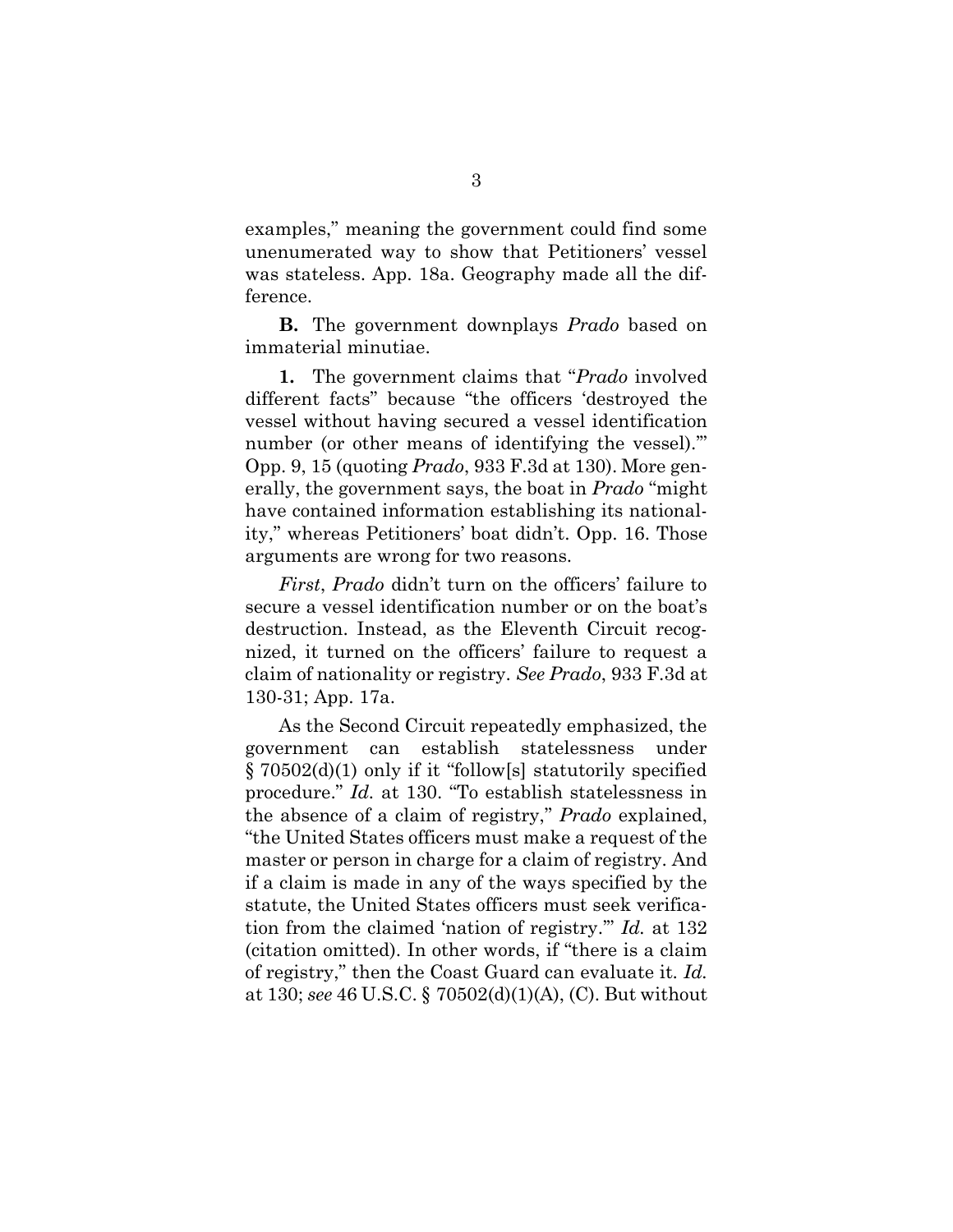such a claim, "[s]ection 70502(d)(1)(B) makes clear that it is only if the master or person in charge fails '*on request* of an officer of the United States' to make a claim that the failure establishes statelessness." *Prado*, 933 F.3d at 131 (citation omitted; emphasis in original). Congress didn't provide another way to establish statelessness.

Applying that rule, the Second Circuit dismissed the indictment in *Prado* because there was no claim of registry and "no evidence that the officers inquired of the defendants as to the nationality or registration of the vessel." *Id.* at 126-27. The court's holding didn't turn on the destruction of the boat or what it might have contained. Indeed, the court made clear, for instance, that "nothing turn[ed] on" whether "the flag of Ecuador affixed to the side of the vessel" qualified as "flying the flag." *Id.* at 131. The problem was that the officers in *Prado* didn't ask for a claim of nationality or registry. The officers here didn't either.

*Second*, as the Eleventh Circuit correctly noted, *Prado did* involve "a similar set of facts." App. 17a. The cases' near-identical facts underscore the direct conflict between the circuits.

In both cases, the vessel flew no flag and carried no registration documents. App. 12a; *Prado*, 933 F.3d at 126-27. In both cases, every defendant denied being the master or individual in charge. App. 13a; *Prado*, 933 F.3d at 126. In both cases, no defendant made a verbal claim of nationality or registry. App. 12a; *Prado*, 933 F.3d at 130. And in both cases, the government failed to ask each defendant to make such a claim. App. 12a-15a; *Prado*, 933 F.3d at 131 & n.5.

The Eleventh Circuit recognized these similarities and understood *Prado*'s clear holding: "a vessel is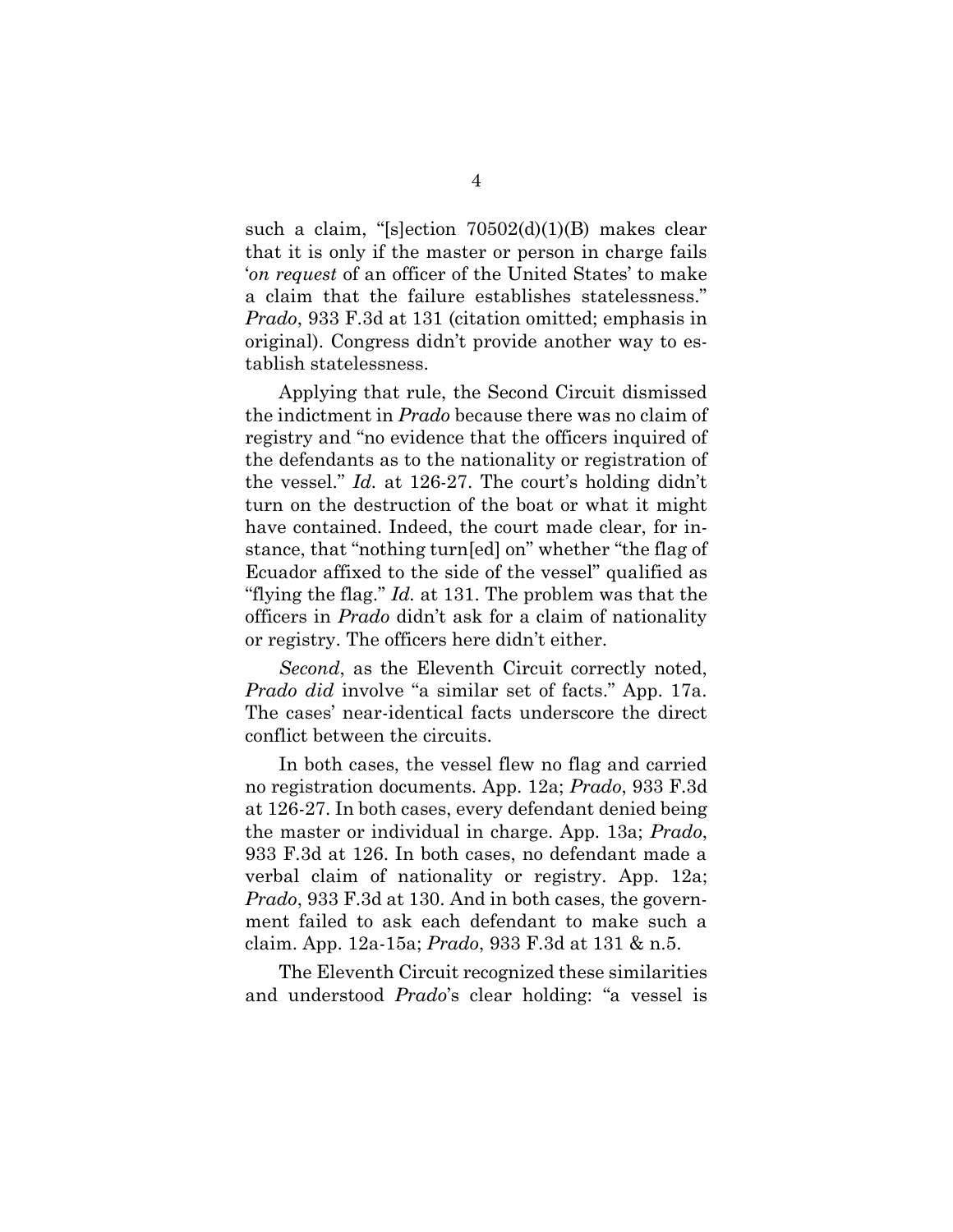stateless only if the master fails to claim registry upon request." App. 17a. So rather than try to distinguish *Prado*, the Eleventh Circuit acknowledged that *Prado* reached "the opposite conclusion" and disagreed with "*Prado*'s reasoning." App. 17a-18a.

**2.** The government also claims that the Second Circuit is not bound by *Prado*. That's incorrect.

*First*, the government suggests that *Prado*'s statement that "a boat may not be considered stateless unless the government asks its occupants for a claim of nationality and is rebuffed" is "dictum." Opp. 16. As just explained, that statement reflects the court's holding and reasoning.

*Second*, the government suggests that the Second Circuit can ignore *Prado* in the future because *Prado* "fail[ed] to account for a scenario like this case, where the boat's passengers affirmatively claim that *none* of them is the master or individual in charge." Opp. 16. That claim is factually false and legally irrelevant.

Factually, as the government's own brief in *Prado* explained, "[a]ll three defendants denied being the captain or master of the [vessel]." Br. for the United States 4, Nos. 16-1055, 16-1212, 16-1214, ECF No. 116. Or, in the court's words, "none of the defendants claimed to be the master or individual in charge." *Prado*, 933 F.3d at 126 (citation omitted).

Legally, *Prado* didn't turn on any distinction between claiming no one was in charge and failing to identify someone in charge. Instead, the Second Circuit's legally sound premise was that *someone* had to be "in charge" even though he was refusing to "identif[y] himself." *Id.* at 131 n.5; *see infra* pp. 11-12.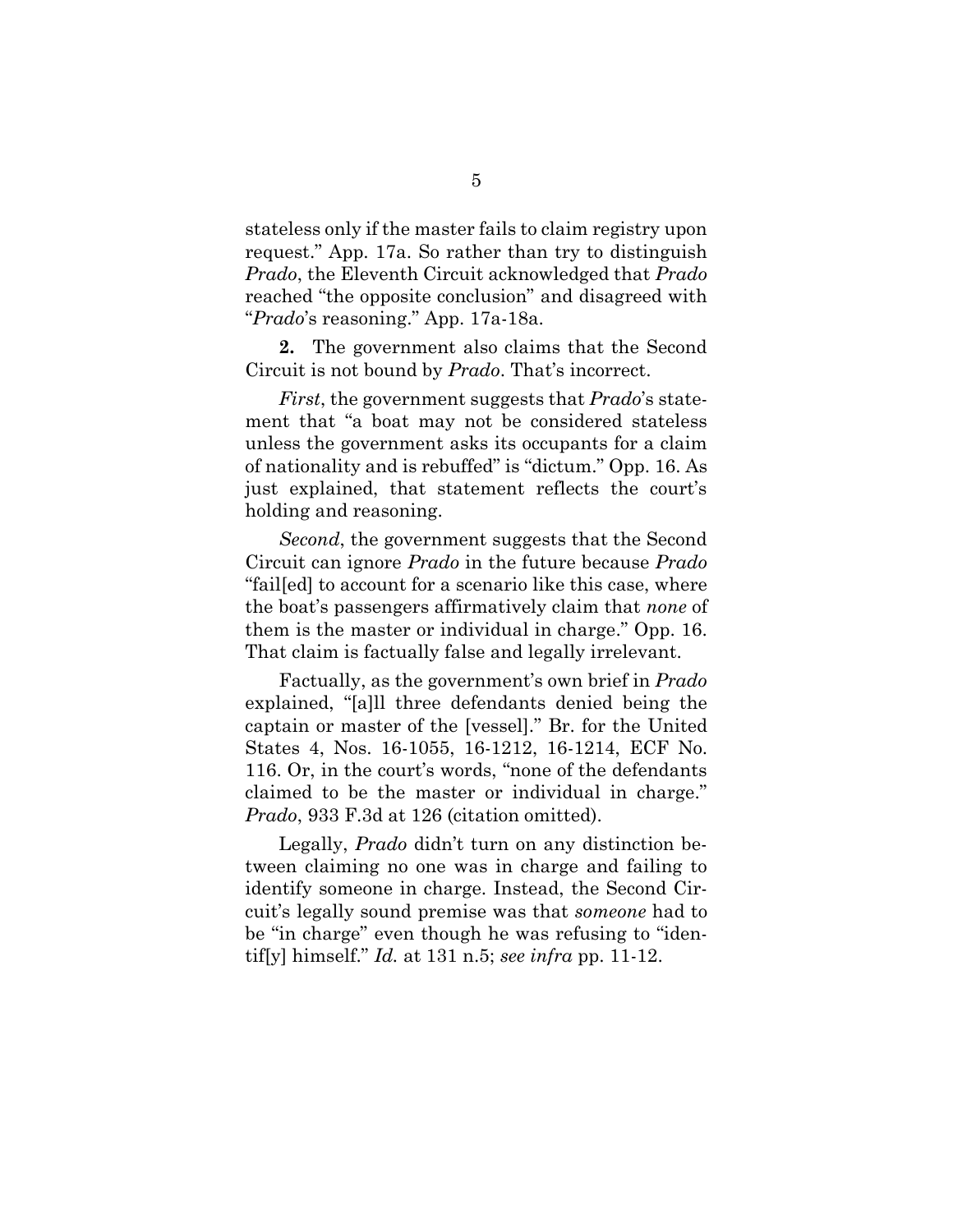In short, the government cannot distinguish *Prado*. It can only do what the Eleventh Circuit did: disagree with *Prado*'s reasoning. But the Second Circuit doesn't have that option. Only this Court can resolve the disagreement.

## <span id="page-10-0"></span>**II. This case is an excellent vehicle for deciding an important question.**

**A.** The government fails to identify any vehicle problem with this case. There are none. The circuit conflict is outcome-determinative, and nothing prevents the Court from resolving the question presented. Pet. 21.

What's more, the question is ripe for review. Pet. 23-24. Four circuits have already decided whether § 70502(d)(1) is exhaustive, and the split likely has reached its depth. The government doesn't dispute that  $\S 70504(b)(2)$  lets it cherry-pick its preferred venue whenever the offense is "committed upon the high seas," so there is little reason for the government to prosecute defendants outside the First, Third, and Eleventh Circuits.

**B. 1.** As the petition explained, the circuit conflict undercuts two important principles.

*First*, the disagreement undermines Congress' care in crafting the MDLEA to minimize friction with foreign nations. *See United States v. Miranda,* 780 F.3d 1185, 1193-94 (D.C. Cir. 2015). Congress' policy decisions are paramount when a statute implicates foreign relations. The nonexhaustive interpretation of § 70502(d)(1) veers from Congress' chosen course and warrants review for that reason alone. Pet. 21-22.

*Second*, uniform interpretation of statutes implicating foreign relations is critical. But the circuit split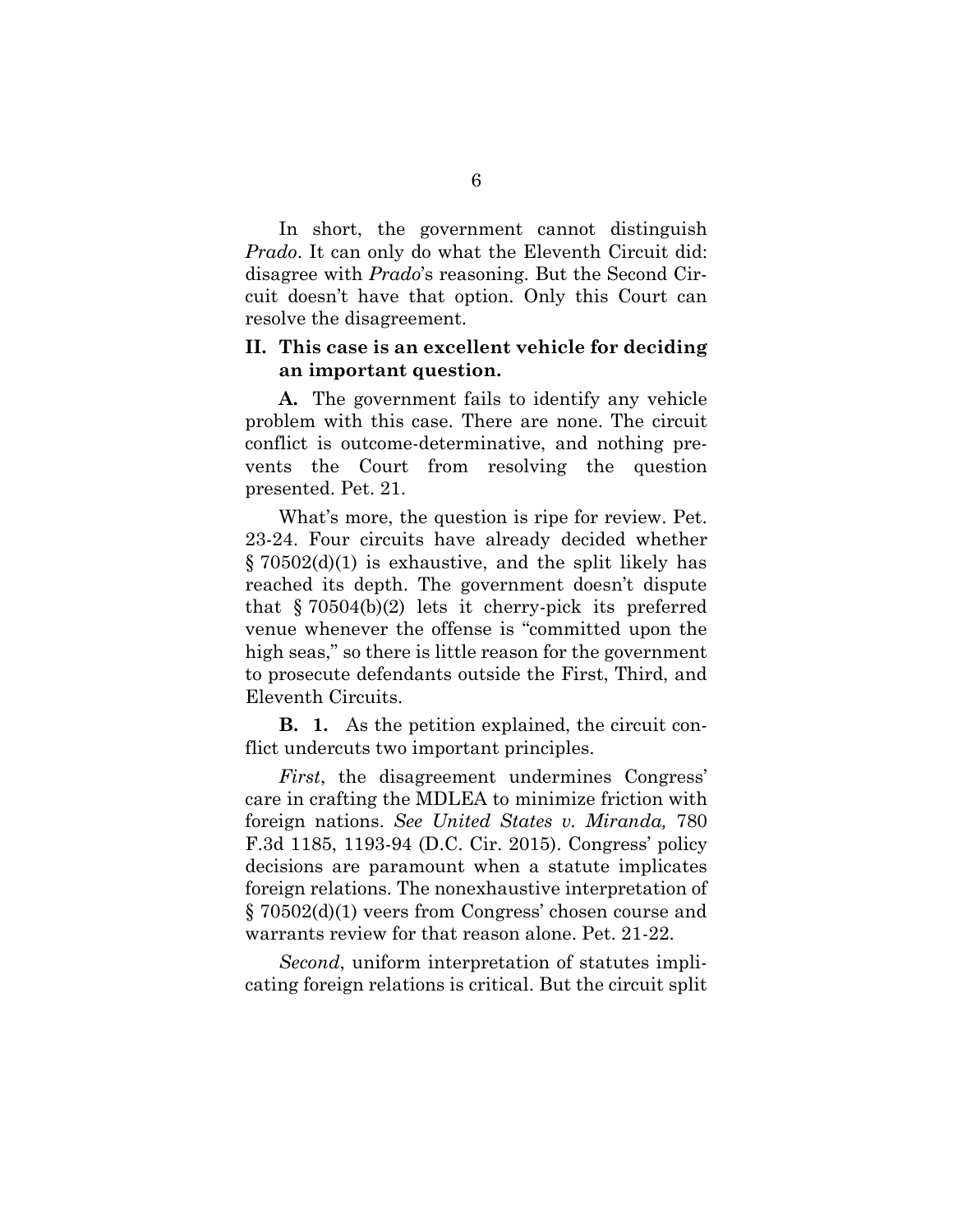makes uniformity impossible. Sometimes, the United States can enforce U.S. law only when it complies with "the terms of" § 70502(d)(1). *Prado*, 933 F.3d at 130. At other times, the United States can act extraterritorially whenever "customary international law" allows. App. 11a. That disuniformity likewise warrants this Court's review.

**2.** Rather than confront these first principles, the government says that "no other country has raised concerns about petitioners' prosecution." Opp. 17. But the Eleventh Circuit's rule creates the risk that MDLEA enforcement will cause exactly that kind of international friction. Congress aimed to avoid those tensions by limiting the statute's extraterritorial reach to incidents aboard a "covered vessel," which has a detailed and multilayered definition. *See* 46 U.S.C. §§ 70502, 70503; *infra* pp. 9-10. The circuit split thus undermines Congress' policy choice and creates disuniformity in a field where uniformity is paramount.

The government also says that Petitioners do not "explain how this case would [have] come out differently if they had each been asked to make a claim of nationality for the vessel." Opp. 17-18. But that's not what happened here, and the government cannot eliminate the split or lessen its importance by speculating about changed facts. It's undisputed that the government didn't comply with  $\S 70502(d)(1)(B)$  it made "no request" of Petitioners to claim nationality. App. 15a. And in the Second Circuit, that failure matters. *See Prado*, 933 F.3d at 130-32.

#### <span id="page-11-0"></span>**III. The decision below is wrong.**

**A.** The district court should have dismissed the prosecution because the MDLEA does not reach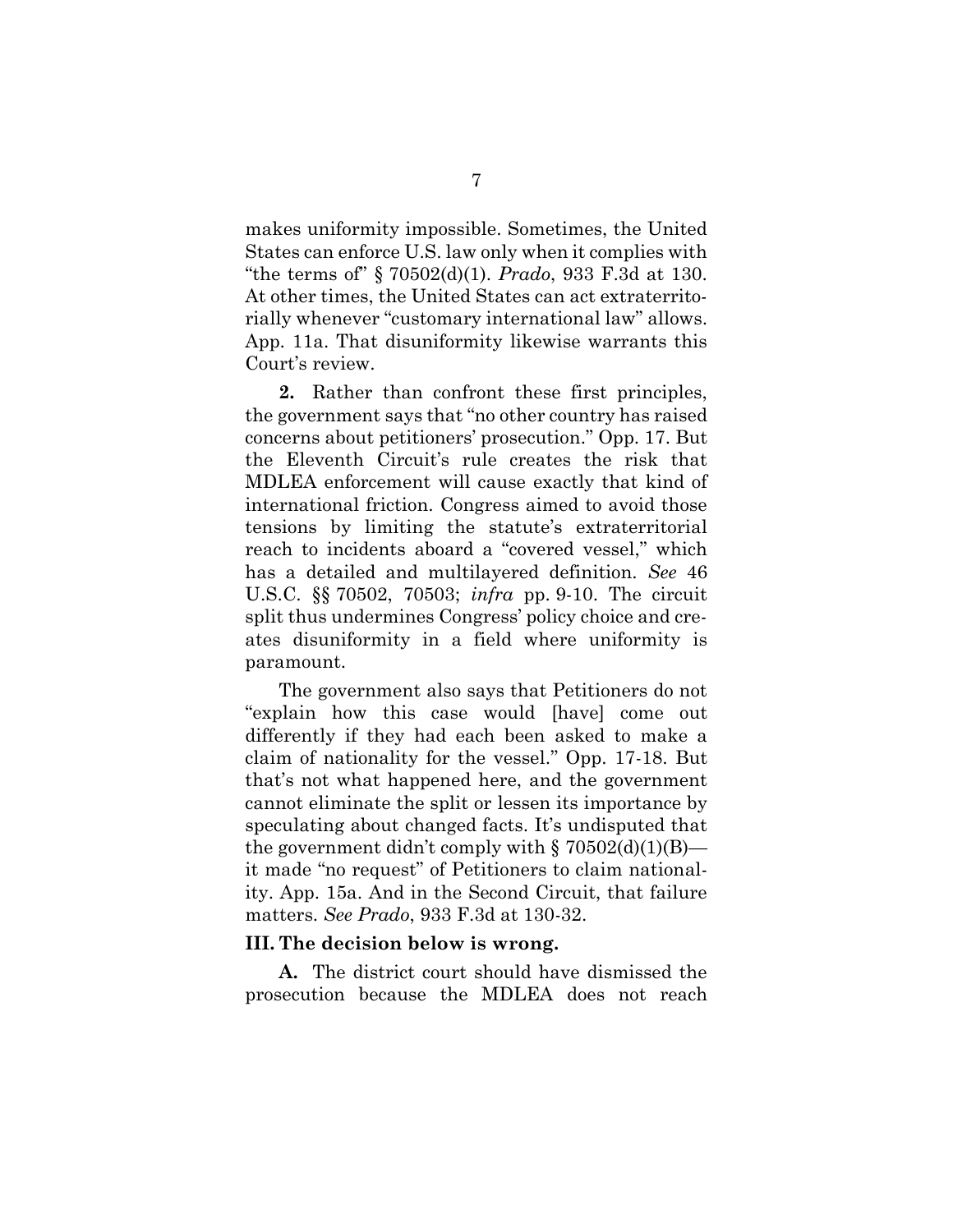Petitioners' vessel. Pet. 24-32. Congress identified only three situations in which a vessel is "without nationality." Those situations are exclusive, as the statutory text, structure, and context, plus the presumption against extraterritoriality, all make clear. Here, the government failed show that Petitioners' vessel falls within one of those three situations. Petitioners made no claim of nationality or registry. 46 U.S.C. § 70502(d)(1)(A), (C). And the Coast Guard officers failed to ask Petitioners for such a claim. *Id.*  $\S 70502(d)(1)(B)$ . The government thus cannot establish that Petitioners' boat is a "vessel without nationality." To the extent there is any ambiguity in the statute, the rule of lenity breaks the tie. In short, the Second Circuit has it right and the decision below should be reversed.

**B.** The government's responses fail.

**1.** The government first claims that the MDLEA rebuts the presumption against extraterritoriality because its prohibitions "apply 'even though the act is committed outside the territorial jurisdiction of the United States.'" Opp. 9 (citing 46 U.S.C. § 70503(b)). That's incorrect.

To rebut the presumption against extraterritoriality, Congress must "affirmatively and unmistakably" specify the "foreign conduct" subject to U.S. law. *RJR Nabisco, Inc. v. European Community*, 579 U.S. 325, 335 (2016). So even "when a statute provides for some extraterritorial application, the presumption against extraterritoriality operates to limit that provision to its terms." *Morrison v. National Austl. Bank Ltd.*, 561 U.S. 247, 265 (2010).

By its terms, the MDLEA applies extraterritorially *only* to "covered vessel[s]." *See* 46 U.S.C.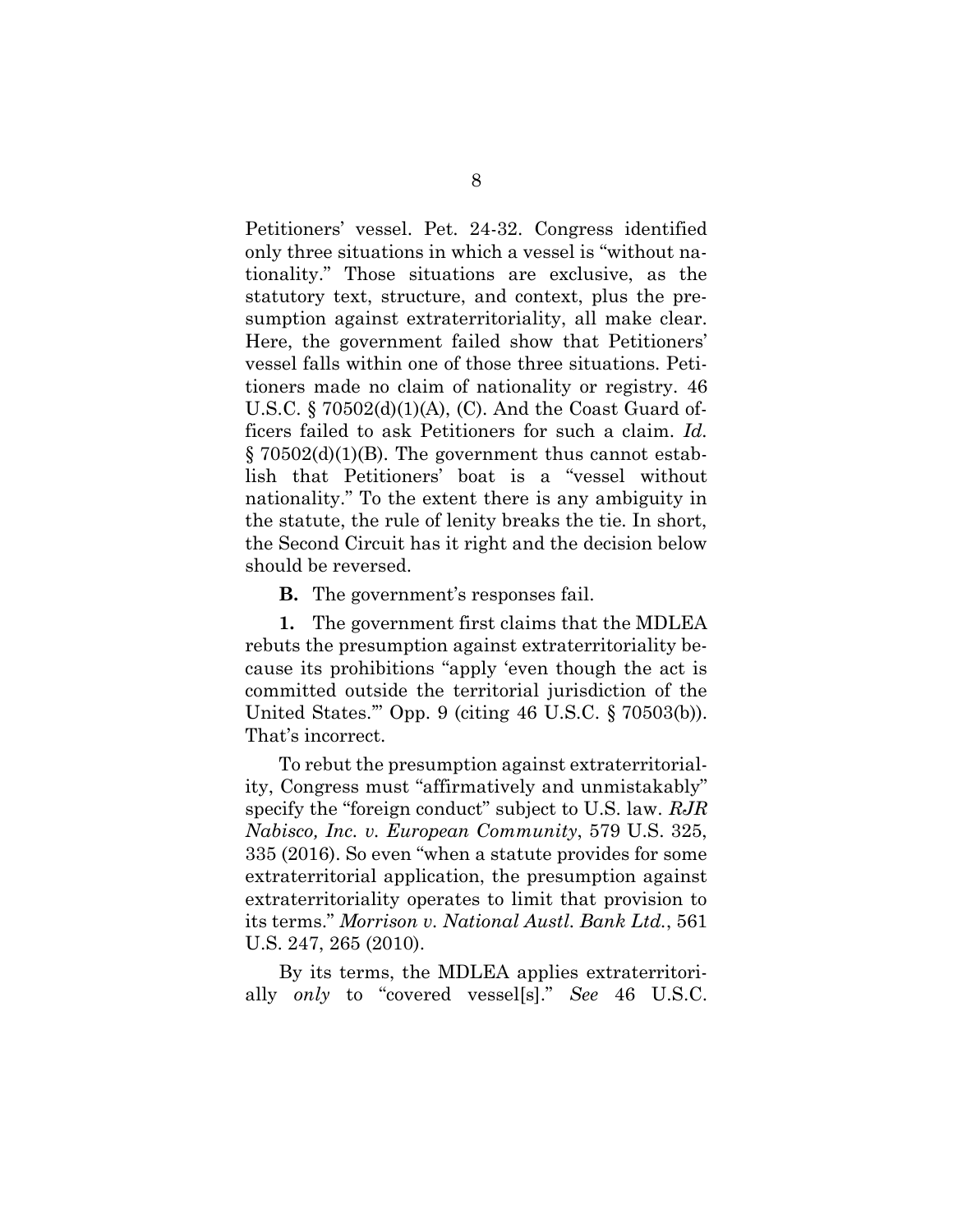§ 70503(a), (b). The statue thus rebuts the presumption against extraterritoriality only to the extent Congress affirmatively and unmistakably specified what constitutes a "covered vessel." And as the petition explained, Congress supplied the requisite clarity only as to the three kinds of vessels identified expressly in § 70502(d)(1). Pet. 25.

The presumption against extraterritoriality leaves no room for courts to speculate about whether "Congress would have wanted" the MDLEA to apply to unenumerated vessels. *RJR Nabisco*, 579 U.S. at 335 (citation omitted). Said differently, even assuming § 70502(d)(1) *could* be construed as nonexhaustive, "possible interpretations of statutory language do not override the presumption against extraterritoriality." *Morrison*, 561 U.S. at 264.

**2.** The government contends that the word "includes" in  $\S 70502(d)(1)$ , when contrasted against the phrase "includes only" in § 70502(e), indicates that the three scenarios listed in  $\S 70502(d)(1)$  are not exhaustive. Opp. 10-11. That argument fails because those features of the statute are not dispositive. Pet. 30-32.

Interpretive canons are guides, "not mandatory rules." *Chickasaw Nation v. United States*, 534 U.S. 84, 94 (2001). They may "point in different directions," A. Scalia & B. Garner, *Reading Law* 59 (2012), and treating them "like rigid rules … can lead [courts] astray," *Facebook, Inc. v. Duguid*, 141 S. Ct. 1163, 1175 (2021) (Alito, J., concurring in the judgment). Contrary to the government's view (at 14), ignoring "the clarity and weight" of other textual clues doesn't produce a "sound construction." *Reading Law* 59.

Here, several textual clues show that § 70502(d)(1) is exhaustive: the presumption against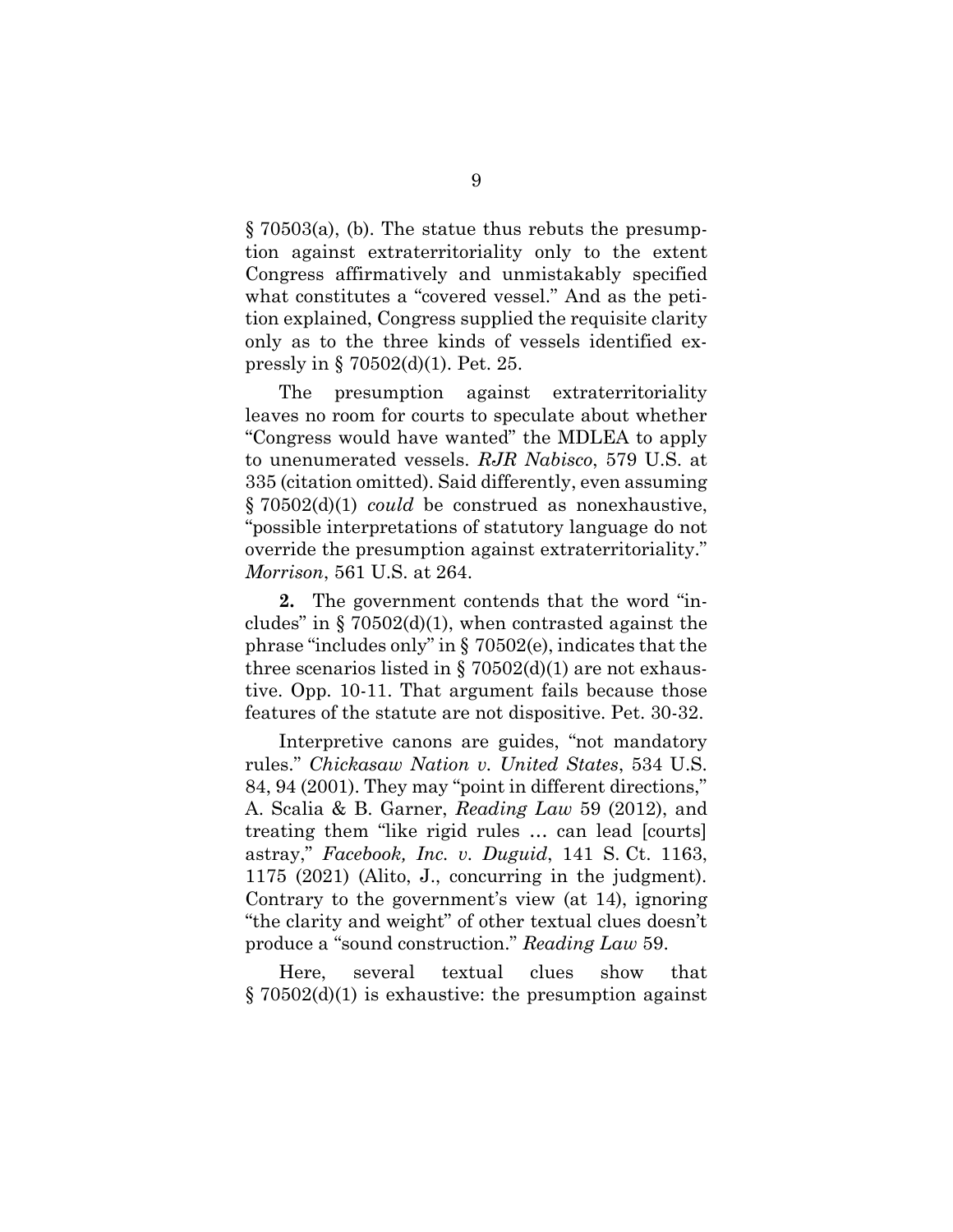extraterritoriality, which prohibits inferring gaps from Congress' silence, *supra* pp. 8-9; the MDLEA's comprehensive and multilayered jurisdictional scheme, which leaves no room for judicial gap-filling; the omitted-case and the negative-implication canons, which confirm that courts shouldn't extend statutes that specifically enumerate some things but leave out others; and, finally, the rule of lenity. Pet. 25-27, 30- 31; *see infra* p. 12. For all those reasons, "includes" and "includes only" "do[] not bear the heavy weight the Government puts upon [them]." *National Ass'n of Mfrs. v. Department of Def.*, 138 S. Ct. 617, 629 (2018).

**3.** The government next argues that courts should supplement  $\S 70502(d)(1)$ 's enumerated list by looking to international law. Opp. 14. But the government's argument turns on the notion that § 70502(d)(1) "eschews a complete definition" of "vessel without nationality." *Id.* And as discussed, that notion is incorrect.

Nor does the "background" existence "of customary international law" or a treaty dealing with the same "subject matter" warrant supplementing § 70502(d)(1). *Id.* As the petition explained, Congress invoked international law several times in the MDLEA. But it did *not* do so in § 70502(d)(1). Pet. 28, 32. That disparity "argues forcefully," *Omni Cap. Int'l, Ltd. v. Rudolf Wolff & Co.*, 484 U.S. 97, 106 (1987), against reading international law into § 70502(d)(1). So do the presumption against extraterritoriality and Congress' primacy in foreign relations. *See supra* pp. 6-9.

**4.** Finally, the government makes two arguments about § 70502(d)(1)'s "master or individual in charge" language. Both lack merit.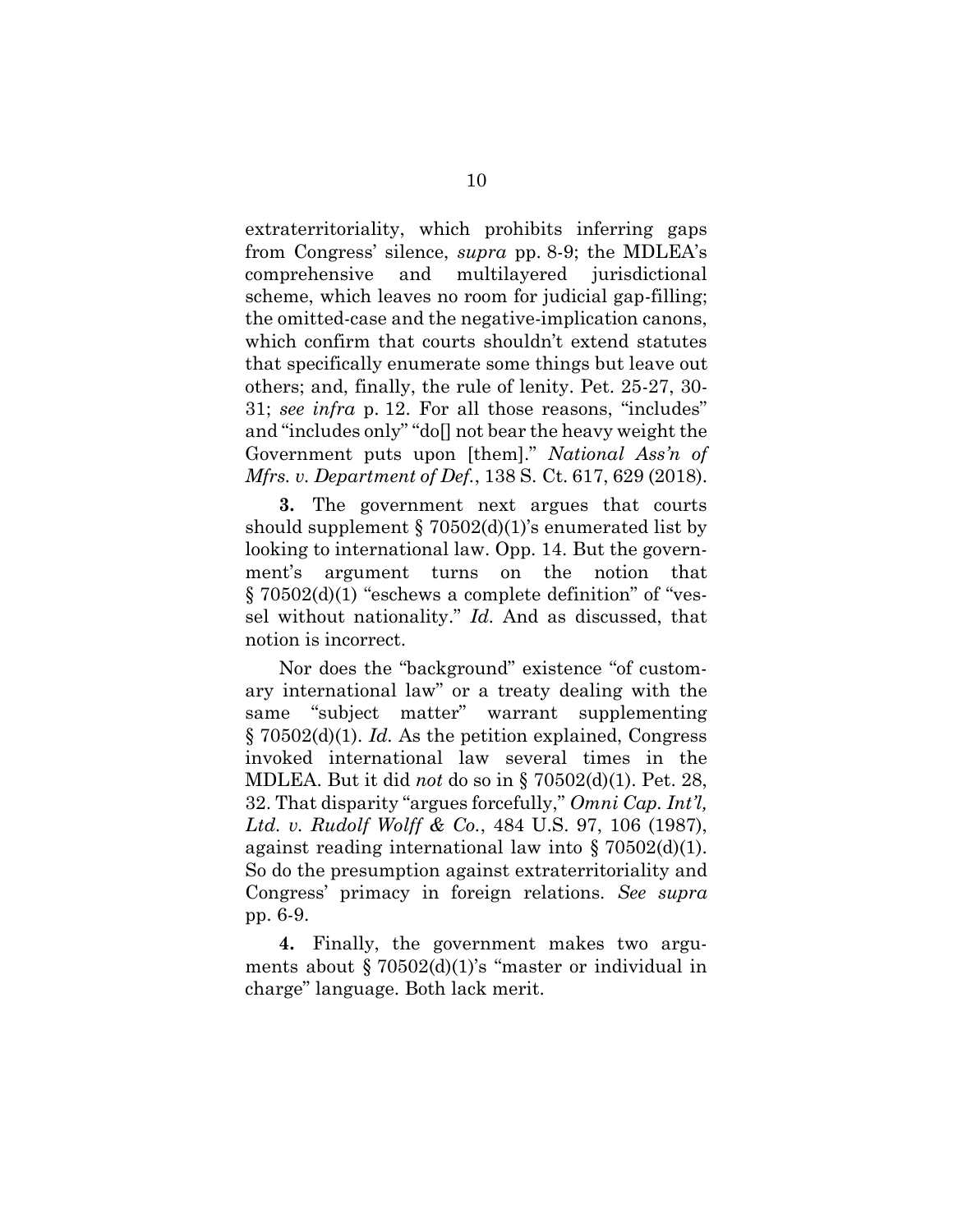*First*, the government says that Petitioners "stymied" the Coast Guard by "refusing to identify a master." Opp. 12. But as *Prado* explained, it's *the Coast Guard's* job to "request … a claim of nationality or registry," even if that means asking each crewmember in order to "show[] a failure by whichever was in charge to make a claim."  $933$  F.3d at 130-31 & n.5 (quoting 46 U.S.C. § 70502(d)(1)(B)). Without such a request, "mere silence" does not establish statelessness. *Id.* at 131.

*Second*, the Eleventh Circuit thought, and the government seems to agree, that  $\S 70502(d)(1)$  cannot be exhaustive because "a vessel may not have a master or individual in charge." App. 18a; *see* Opp. 16. Under that theory, because all three scenarios in § 70502(d)(1) require a "master or individual in charge," there must be other ways to establish statelessness when nobody is in charge.

That argument fails because its premise is false. The "master or individual in charge" is simply the person who directs the vessel's operation or movement, as ordinary usage and regulations show. *See Gaffney v. Riverboat Servs. of Indiana, Inc.*, 451 F.3d 424, 455 (7th Cir. 2006); 33 C.F.R. §§ 107.200, 165.803. Logically, a vessel cannot operate unless *someone* is "in charge." Thus, as Justice Story once explained, when a master died, "the mate succeeded to his place … by mere operation of law." *The George*, 10 F. Cas. 205, 207 (1832). So too when the master was incapacitated for some other reason. *See, e.g.*, *Atkyns v. Burrows*, 2 F. Cas. 115, 116 (D. Pa. 1804); 46 U.S.C. § 8101(i); U.S. Navy Regulations, ch. 10, art. 1026, 1070-88 (Sept. 14, 1990).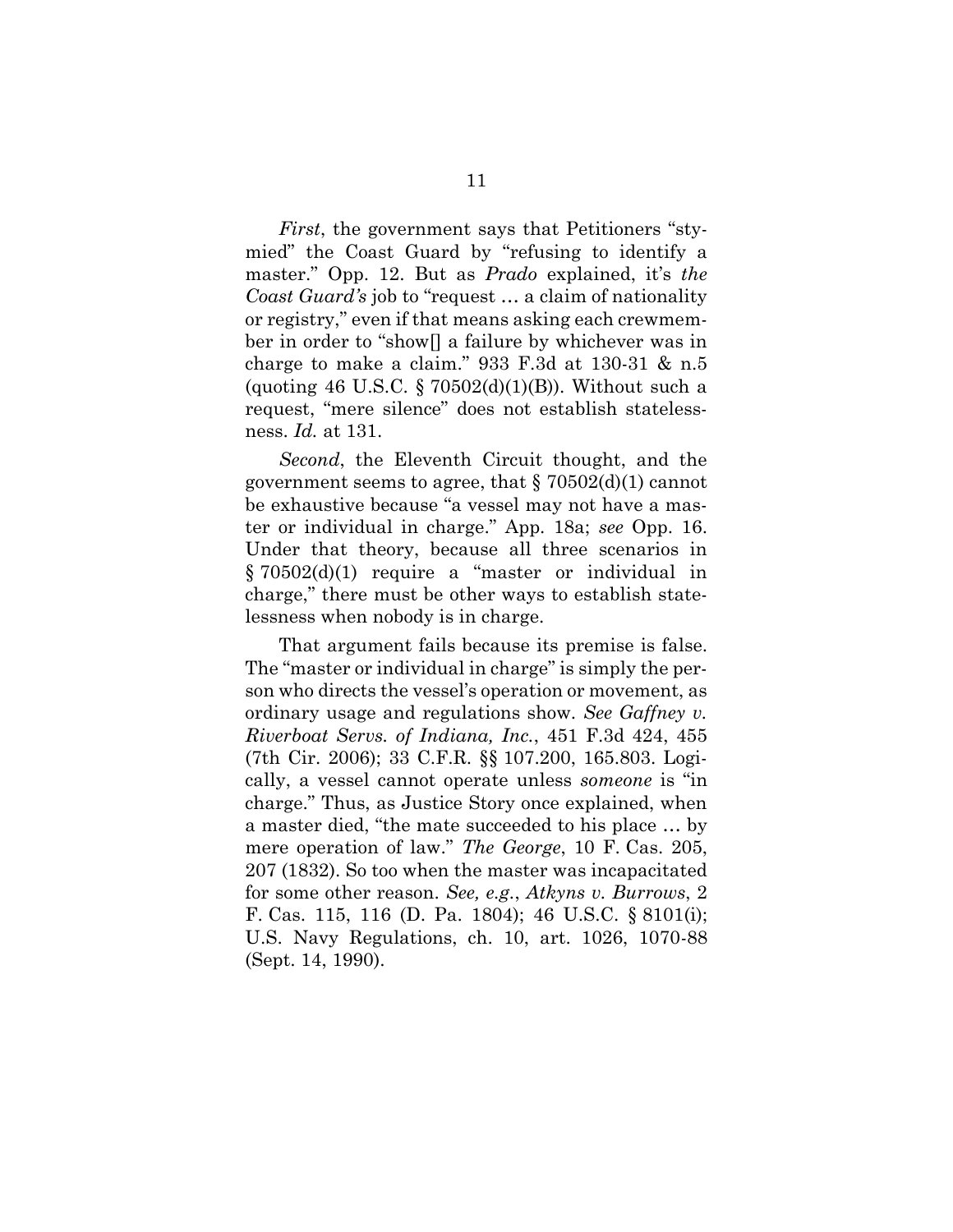In other words, *Prado* got it right. The government can satisfy  $\S 70502(d)(1)(B)$  by asking each defendant to make a claim of nationality or registry. If nobody responds, "that would … show[] a failure by whichever was in charge to make a claim." *Prado*, 933 F.3d at 131 n.5.

**C.** Crediting the notion that  $\S$  70502(d)(1) is nonexhaustive produces another problem: ambiguity. And at that point, as the petition explained, lenity kicks in. Pet. 29. If there is "any reasonable doubt about the application of a penal law," then the question "must be resolved in favor of liberty." *Wooden v. United States*, 142 S. Ct. 1063, 1081 (2022) (Gorsuch, J., concurring in the judgment). That's because defendants must "be on clear notice of what the law proscribes." A.C. Barrett, *Substantive Canons and Faithful Agency*, 90 B.U. L. Rev. 109, 130 (2010).